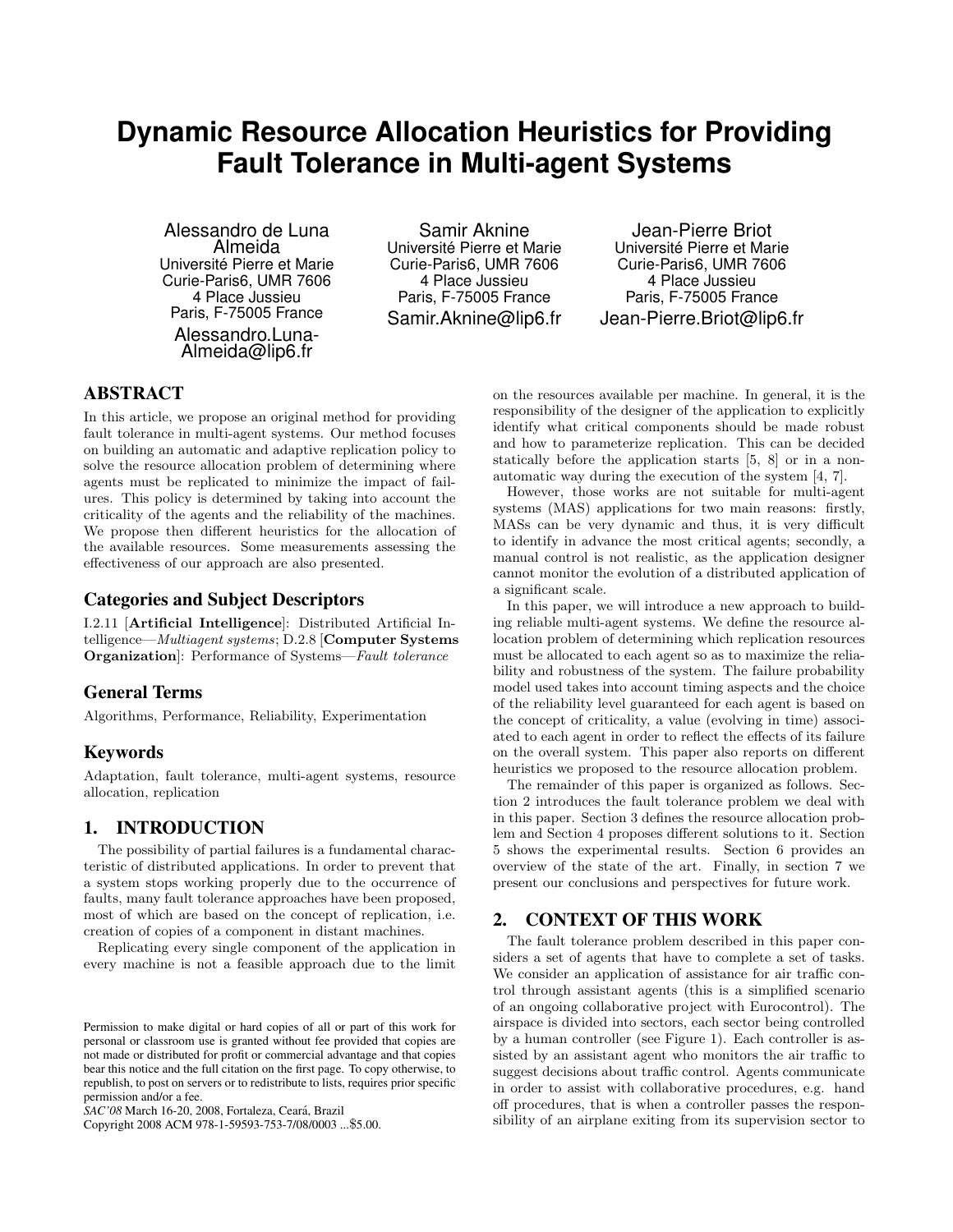the controller of the sector the plane is entering.



Figure 1: Air traffic control

While trying to accomplish their tasks, agents can be faced to different kinds of failures. In our model, we consider the crash type of failures, i.e. the execution of the agents located at the machine which fails stops definitively and they answer no longer to messages. A machine that fails can be restarted, but with a new state completely reinitialized.

To minimize the impact of failures, agents can be replicated. Since the available resources are often limited, one cannot replicate every agent in each machine. The problem consists in finding a replication scheme which minimizes the probability of failure of the most critical agents. This scheme must also be revised over time, considering that the multiagent execution context of tasks is dynamic and, thus, the criticalities of the agents vary at runtime.

To control replication in an autonomous way, we address two successive issues. Firstly, we have proposed several metrics for estimating the criticality of the agents, a value that measures the potential impact of the failure of that individual agent on the organization. More details on the metrics (static dependences, dynamic dependences, roles, norms, plans) can be found in [3]. The second issue, which we adress in the next section, is a resource allocation problem which consists of using the criticalities of the agents to determine the resources to allocate to each agent so as to minimize the failure probability of the most critical ones.

#### 3. RESOURCE ALLOCATION PROBLEM

The problem of resource allocation considers a set of agents  $S = \{Agent_1, Agent_2, \cdots, Agent_{n_a}\}$  and a set of machines  $M = \{m_1, m_2, \cdots, m_{n_m}\},\$  where  $n_a$  and  $n_m$  are respectively, the total number of agents and of machines.

Definition 1. A resource allocation matrix is a matrix  $D_{n_a,n_m}$ , where  $d_{ij}$  is a variable that represents the number of copies of  $Agent_i$  in  $m_j$ .

The resource allocation matrices are subjected to three constraints: (1) The first one takes into account the fact that it is useless to deploy more than one replica of the same agent in a same machine (because our model of failure considers machine failures):

$$
\forall i, j \cdot d_{ij} = 0 \lor d_{ij} = 1 \tag{1}
$$

(2) The second constraint imposes a limit on the number of resources  $nr_i$  available in the machine  $m_i$ , i.e. the number of agents that can be deployed in  $m_i$ :

$$
\forall j \cdot \sum_{i=1}^{n_a} d_{ij} = nr_j \tag{2}
$$

(3) Lastly, since every agent must be deployed somewhere in the system, we add this last constraint:

$$
\forall i \cdot \sum_{j=1}^{n_m} d_{ij} \ge 1 \tag{3}
$$

Definition 2. For each machine  $m_i$  of the system, we define the *failure rate* (denoted as  $\lambda_j$ ) as the frequency with which  $m_i$  fails. The failure rate is initialized by our framework at each boot of the machine.

The value of each  $\lambda_i$  can be computed using data collected by observing the past failures of each machine. Let  $T_i$  be the total time when  $m_i$  has been up and  $N_i$  be the number of failures during  $T_i$ :

$$
\lambda_j = \frac{N_j}{T_j} \tag{4}
$$

Definition 3. Let  $\lambda_j$  be the failure rate of the machine  $m_j$ , and  $X_j$  be the random variable representing the time to failure of  $m_j$ . Since  $\lambda_j$  is constant, we can define the *failure density function* corresponding to  $X_j$  by the following exponential density function:

$$
f_j(x) = \lambda_j e^{-\lambda_j x} \tag{5}
$$

Definition 4. The reliability of a machine  $m_i$  at the interval of time [0, t] (denoted by  $v_i(t)$ ) is the probability that it will not crash before the time  $t$ .

$$
v_j(t) = P(X_j \ge t) = e^{-\lambda_j t} \tag{6}
$$

If we assume that the failures of the machines where an agent  $Agent_i$  is deployed are independent, it is easy to show that the probability  $p_i$  that this agent  $Agent_i$  will not fail before  $t$  (i.e. its reliability) is given by the equation:

$$
p_i(t) = 1 - \prod_{j=1}^{n_m} \left( 1 - d_{ij} e^{-\lambda_j t} \right)
$$
 (7)

Definition 5. Let S be the set of agents and  $c_i$  the criticality of  $Agent_i$  (calculated using one of the metrics described in section 3). Then, we define the utility of the multi-agent system (denoted as  $u(S)$ ) as the total importance of all the agents of the system:

$$
u(S) = \sum_{i=1}^{n_a} c_i
$$
 (8)

Definition 6. Let  $D$  be a resource allocation matrix,  $c_i$ the criticality of  $Agent_i$  and  $p_i$  the probability that  $Agent_i$ will not fail (the time parameter  $t$  is omitted for simplicity reasons). The expected utility of the MAS deployed using D is defined as the expected value of the utility function. It can be calculated as follows: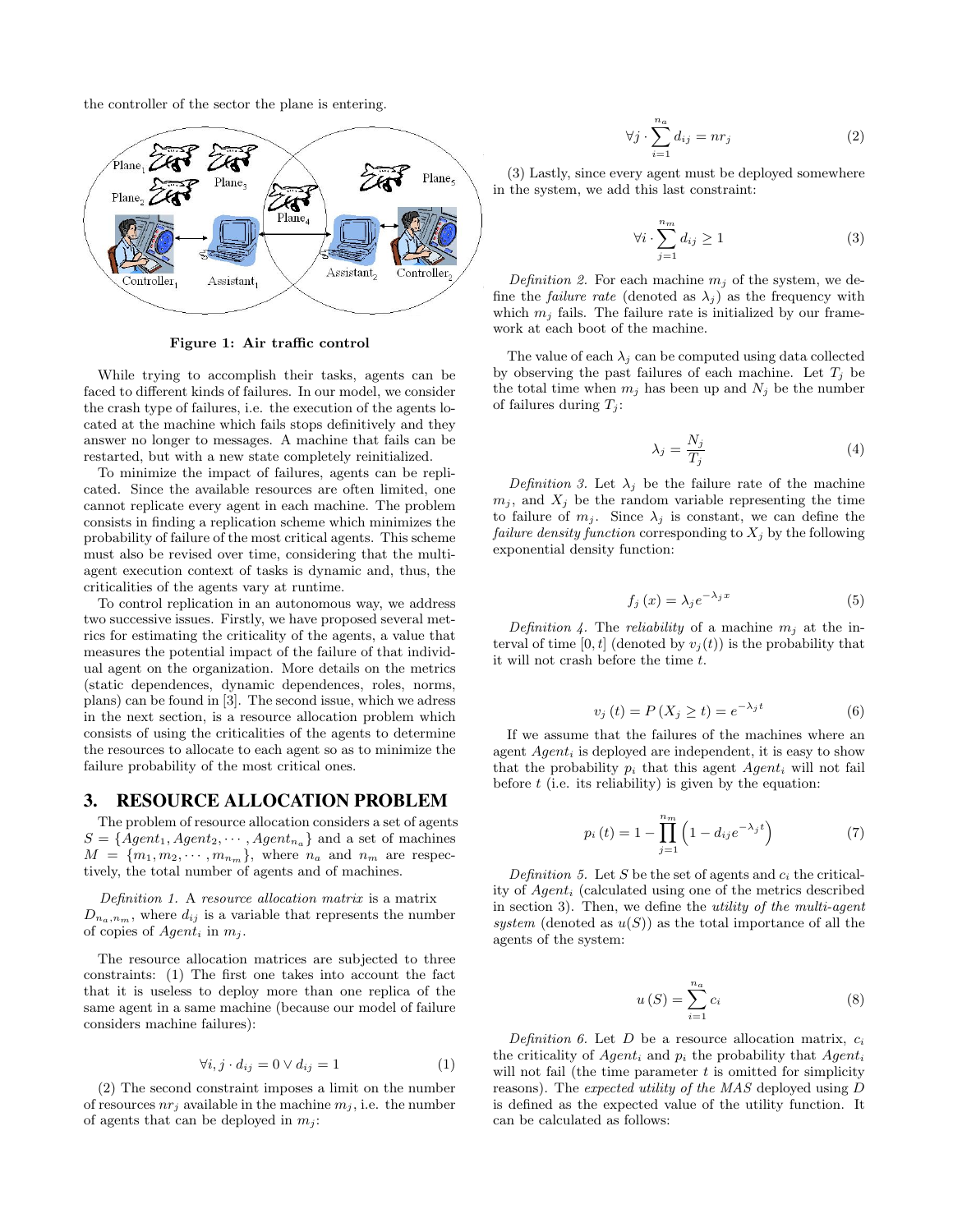$$
E_D\left(u\left(S\right)\right) = \sum_{i=1}^{n_a} c_i \times p_i \tag{9}
$$

The higher the value of  $E_D(u(S))$ , the more efficient and fault-tolerant the allocation D.

Definition 7. We define the resource allocation problem as the optimization problem of finding one resource allocation matrix  $D_{max}$  which respects the constraints (1), (2) and (3) and that gives a maximum value for the expected utility of the MAS  $(E_{D_{max}}(u(S))$  is maximum).

In the next section, we will present the strategies we have proposed to solve this problem. These strategies make no assumption about the distribution model. In fact, they can be implemented in a centralized or in a distributed way. Furthermore, the allocation matrix found by them are revised along time. The revision strategies do not require a recalculation of the allocation since it can just be adapted in an incremental way. More details can be found in [1].

## 4. RESOURCE ALLOCATION STRATEGIES

## 4.1 Optimal allocation

To find the optimal allocation, we run a depth first search in the space of possible allocations. The agents are initially ordered by their criticalities in different levels such that the  $k^{th}$  recursion level in this search corresponds to the  $k^{th}$  most critical agent. At each level  $k$ , the variables of the agent  $Agent_k$  are assigned (corresponding to the  $k^{th}$  row of the allocation matrix D).

To prune the search tree, we backtrack the search whenever a constraint is violated. Furthermore, a property of the optimal solution is that an agent must be less reliable than all the agents more critical than it. Then, when assigning the variables corresponding to the agent  $Agent_k$ , our method guarantees that the reliability of  $Agent_k$  (given by the equation 7) is lower than the reliabilities of all the agents more critical than it, otherwise we backtrack.

Another pruning technique is the branch and bound, which consists in backtracking whenever the optimal solution can not be obtained using the current assignment of the variables. For that, the algorithm determines an upper bound for the value that can be obtained for  $E_D(u(S))$  with the current assignment of variables. If this upper bound is lower than the best solution found until now, it is certain that the current assignment of the variables does not correspond to an optimum. Let  $k$  be the current level of the search and  $nd_i$  the number of resources still available in the machine j, an upper bound is given by:

$$
bound = \sum_{i=1}^{k-1} c_i \times p_i + c_k \times \sum_{j=1}^{n_m} nd_j \times v_j
$$
 (10)

The worst case complexity to find the optimal allocation is exponential in the number of machines and of agents.

#### 4.2 Proportion-based Heuristics

[6, 2] propose what we call the Proportion Number heuristic, which limits for each agent the number of machines where it can be deployed. This limit is directly proportional to the criticality of the agent and to the number of available resources.

The problem of those works is that the reliabilities of the machines are not taken into account. Hence, we propose a new heuristic (Proportion Reliability), where an agent can be deployed in a set of machines as long as the sum of reliabilities of those machines does not exceed a threshold, as shown by the following equation:

$$
\forall i \cdot \sum_{j=1}^{n_m} (d_{ij} \times v_j) \leq \frac{c_i \times \sum_{j=1}^{n_m} (nd_j \times v_j)}{\sum_{k=1}^{n_a} c_k} \tag{11}
$$

Among the sets of machines that satisfy the equation 11, we look for the one with minimal failure probability. For that, firstly we sort the machines in decreasing order of reliability. Then, for each available resource in each machine, we allocate it to the agent that is not deployed in this machine and that has the highest threshold. After allocating a resource to an agent, the threshold of the agent is decremented by the reliability of the corresponding machine.

The complexity of the Proportion-based strategy is  $O(n_a \times$  $log(n_a) + n_m \times log(n_m) + n_r \times n_a)$ , where  $n_r$  is the total number of resources available in all the machines.

# 4.3 Greedy Heuristics

The problem of the proportion-based heuristics is that they do not try to maximize explicitly the expected utility. We propose then greedy heuristics that incrementally builds the solution and that takes directly into account the expected utility so that it can be maximized.

For that, machines are initially sorted in decreasing order of reliability. Each resource of each machine is then allocated to the agent that is not deployed in the machine and such that the value of  $E_D(u(S))$  is maximized. The corresponding algorithm is given by the Algorithm Greedy Allocation.

| <b>Algorithm 1</b> Greedy Allocation                 |
|------------------------------------------------------|
| sort the machines in decreasing order of reliability |
| for all machine $m_i$ do                             |
| for all resource in $m_i$ do                         |
| $\Delta_{max} \leftarrow 0$                          |
| for all agent i such that $d_{ij} = 0$ do            |
| $D' \leftarrow D$                                    |
| $d'_{ij} \leftarrow 1$                               |
| $\Delta_i \leftarrow E_{D'}(u(S)) - E_D(u(S))$       |
| if $\Delta_i > \Delta_{max}$ then                    |
| $\Delta_{max} \leftarrow \Delta_i$                   |
| $D'_{max} \leftarrow D'$                             |
| end if                                               |
| end for                                              |
| $D \leftarrow D'_{max}$                              |
| end for                                              |
| end for                                              |
|                                                      |

The complexity of this algorithm is  $O(n_a \times log(n_a) + n_m \times$  $log(n_m) + n_r \times n_a$ , the same as the proportion-based one, but in practice it is slower since floating point operations are necessary to calculate the values of  $\Delta_i$ .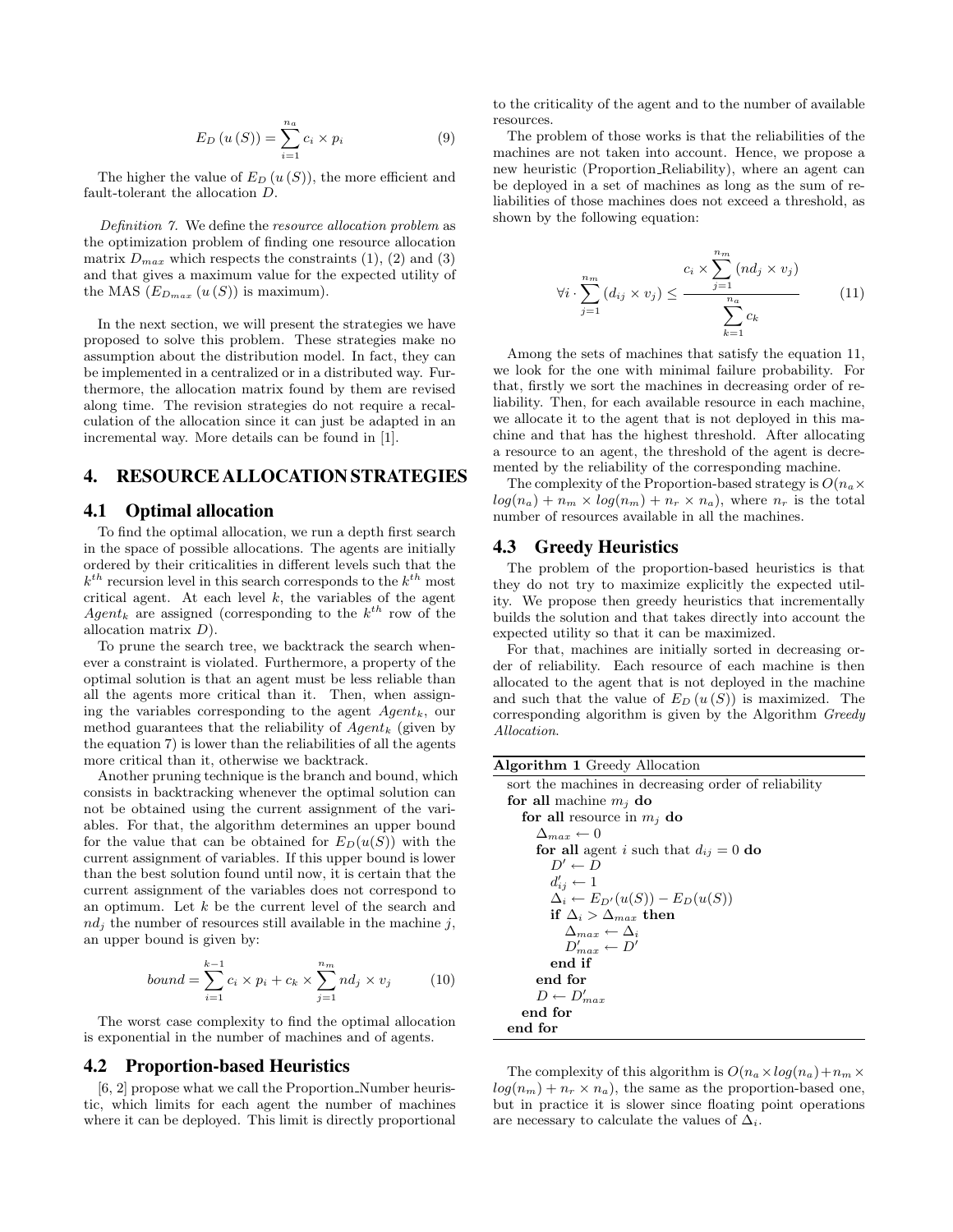The basic greedy algorithm does not guarantee that an agent is less reliable than all the agents more critical than it. We propose then two variants to solve this problem.

The first one (Greedy with ordering) consists of making the agents exchange among them the set of machines where they will be deployed (i.e. the rows of the allocation matrix) in the end of the greedy algorithm. The exchanges are made according to the reliabilities of the set of machines allocated to each agent. The less reliable set is allocated to the less critical agent, the second less reliable set to the second less critical agent, and so on to the most reliable set that will be allocated to the most critical agent. The complexity of this variant is  $O(2 \times n_a \times log(n_a) + n_m \times log(n_m) + n_r \times n_a)$ .

In the second variant (Greedy with swap), instead of delaying the swap operations to the end of the algorithm, we make them after the allocation of each resource but only if necessary. The complexity of this variant is  $O(n_a \times log(n_a))$  $n_m \times \log(n_m) + 2 \times n_r \times n_a$ .

#### 4.4 Local Search Heuristics

None of the preceding heuristics guarantees to find the optimum allocation matrix. We propose then to use two different local search techniques to try to ameliorate a given allocation: Hill Climbing and Tabu Search.

The algorithm Hill Climbing consists of starting with an initial solution and moving iteratively in the search space toward better neighbor solutions. In our case, neighbor allocations are obtained by reallocating one resource from one agent to another. The problem of Hill climbing is that it can get stuck in local optimums. The Tabu Search method pursues the local search whenever it encounters a local optimum by allowing non-improving moves. Cycling back to previously visited solutions is prevented by the use of memories that record the recent history of the search.

## 5. EXPERIMENTATION AND RESULTS

To implement the resource allocation heuristics described in the preceding section, we have extended the framework DARX [10] with an adaptive replication control module which calculates and updates in a distributed way the criticalities and uses the replication service to deploy the resource allocation matrix obtained. For space reasons, we omit the details of our architecture.

#### 5.1 Experimental Setup

We have conducted experiments in order to evaluate the different heuristics proposed in this paper and compared them to a random allocation. We varied the number of agents  $(100, 200, 300, \dots, 1000)$  and used a number of machines equal to 20% of the number of agents. Moreover, we varied the number of agents that can be deployed at each machine in the range  $\{6, 8, 10, 12, 14\}$ . The criticalities of the agents and the failure rate of the machines were varied according to five homogeneity levels. Table 1 shows the interval of values for the criticalities and for the failure rates (in failures per minute).

For each combination (number of agents, number of machines, number of resources by machine, homogeneity level), 1000 test cases were generated, by varying the criticalities and the failure rates. Each heuristic has been tested using the same test cases. We have compared the expected utility of the allocations obtained  $(E_D(u(S)))$  for each heuristic as well as the CPU time necessary for execution. The results

Table 1: Homogeneity Levels Intervals of Values

| Level     | Criticality Interval | Failure Rate Interval |
|-----------|----------------------|-----------------------|
| Very Low  | [1,10000]            | [0.01, 4]             |
| Low       | $\boxed{1250,8750}$  | [0.1, 2]              |
| Medium    | [2500, 7500]         | [0.3, 1.3]            |
| High      | [3750, 6250]         | [0.5, 1]              |
| Very High | [4500, 5500]         | [0.6, 0.8]            |

shown are the average of the 1000 test cases. For the local search heuristics, 1000 iterations have been performed.

## 5.2 Results and Discussion

The order of the heuristics in increasing order of  $E_D(u(S))$ for all the configurations is as follows: Random, Proportion Number, Proportion Reliability, Hill Climbing, Greedy and, finally, Tabu Search (see Figure 2 for a very low homogeneity level and 10 resources by machine). As expected, the Greedy heuristic is better than the other ones since it maximizes explicitly the expected utility. Hill Climbing enhances the result obtained by the algorithms that define the initial allocation. Tabu Search enhances the results of the Greedy heuristic, but less than 0.1%.

The difference of the results between the Greedy and the others is higher when the number of agents is augmented (see Figure 2). This is due to the fact that when there are fewer agents, fewer allocation matrices exist. The difference of the results is smaller with a higher homogeneity level. Indeed, when the homogeneity level is very high, the different possible allocations give similar values for  $E_D(u(S))$ .

Table 2 shows the CPU time (in ms) for the very low homogeneity level, 14 resources by machine and 1000 agents.

Table 2: Comparison of the CPU Time of the heuristics (in ms)

|      | Random   Proportion   Greedy   Hill |      | Tabu             |
|------|-------------------------------------|------|------------------|
| 10.3 | 25.5                                | 46.6 | 2982.7   3 hours |

The results shows that the Greedy heuristic is the best one with respect to the expected utility and it scales well when the number of agents and machines augments. However, the proportion-based one can also be used if the homogeneity level is high, since it can lead to similar values for the expected utility but with better time performance. Finally, the small gain in the expected utility obtained by Tabu search does not justify its use, since it is very timeconsuming.

## 6. RELATED WORK

Several approaches have addressed the problem of fault tolerance. [5] implements passive replication in a transparent way using proxies. All messages going to and from a replicate group are funneled through the replicate group message proxy. In [8], the problem of fault tolerance is defined as a deployment problem and a probabilistic approach is proposed to deploy the agents in a multiagent application. The main problem of these two works is that replication is applied statically before the application starts.

In distributed computing, there are some software infrastructures for adaptive fault tolerance [4, 7] where existing strategies can be dynamically changed. Nevertheless, such a